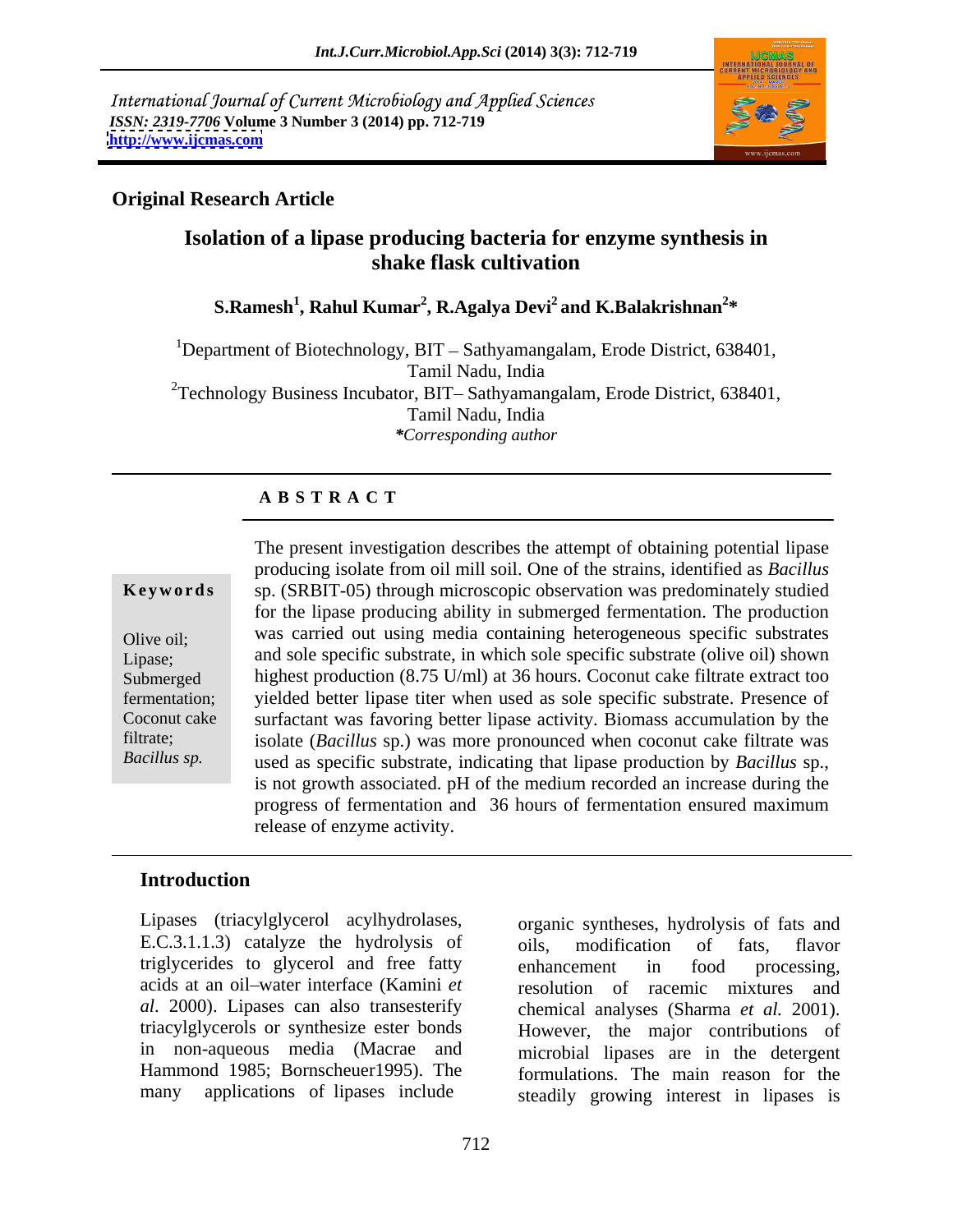because of their enantio-selective, regio selective and chemo-selective nature (Vulfson *et al.* 1994). Microorganisms have been reported as potential lipase under sterile conditions were serially producers exhibiting the capability to  $di$  diluted up to  $10<sup>4</sup>$  dilutions and plated in utilizing most agricultural residues (Salihu MYDP medium (veast extract- 0.2 %). *et al.* 2012). Among the agricultural peptone-0.3%, malt extract-0.6%, glucose residues, oil cakes stand as the most 0.05%, agar- 2% and pH- 6.3 0.2). The widely utilized substrate (Singh *et al.* plates were incubated at 30°C for 24 hours 2010). Olive-mill wastewater also was used as a growth medium for lipase test the same for their ability to produce production (Brozzoli *et al.* 2009). The production of microbial lipases is generally induced by fat-related carbon sources (Breuil *et al.* 1978). Recently, several works have showed that Tween 80 The selected isolates were grown and is a suitable carbon source for production maintained in agar slants made of of microbial lipases (Dalmau *et al.* 2000). Groundnut Cake Extract Agar (GNCEA) The inducers of lipases synthesis are medium (yeast extract-1%, peptone-1%, many, wheat bran, rice bran, dextrins, glucose-  $0.3\%$ , NaCl-  $0.25\%$ , KH $_2$ PO $_4$ sugarcane bagasse, coconut cake, olive oil  $\qquad 0.25\%$ , agar-2% and pH- 6.5 0.2) and cake, and gingley oil cake constitute a few stored at  $\tilde{4}^{\circ}C$  for further use. This medium of such successful inducers (Christen *et al.* was chosen for selectively isolating 1993; Kamini *et al.* 1998). The purpose of the present study is bio-prospection of lipase producing microbes from oil mill soil aiming at the attainment (through Screening of Lipase producing submerged or solid state fermentation) of a lipase formulation for industrial **Fermentation (SmF)** applications. The better enzyme producing bacterial isolate for its ability to produce the enzyme was investigated under diverged nutrient conditions using transferred from agar slants to 10 ml each

All the chemicals used were of analytical grade and procured from Renkem, New collected from around a local oil mill in Sathyamangalam, Tamilnadu, India.

### **Isolation of microbes producing lipase:**

Soil samples transported to laboratory under sterile conditions were serially MYDP medium (yeast extract- 0.2 %, in order to isolate individual colonies and lipase enzyme.

### **Culture maintenance**

0.25%, agar-2% and pH- 6.5 0.2) and colonies capable of growing on a lipid enriched medium.

### **Screening of Lipase producing microbial isolate through Submerged Fermentation (SmF)**

submerged batch cultivation. of lipase production medium (yeast extract **Materials and Methods**  $0.1\%$ , Olive oil-1 % (v/v) and pH- 6.3  $\pm$ **Materials** were incubated in rotary shaker at 120 rpm Delhi, Himedia, Mumbai and Merck, were centrifuged at 6000 rpm for 10 min Mumbai, India. Soil samples were and the corresponding supernatants were For inoculum preparation, 2 loops of all the selected isolates were separately -  $0.5\%$ , KH<sub>2</sub>PO<sub>4</sub>-1%, MgSO<sub>4</sub>.7H<sub>2</sub>O-0.2) held in test tubes. The culture tubes were incubated in rotary shaker at 120 rpm and 30°C for 24 hours. After 24 hours of fermentation, 5 ml each of the samples were collected for each isolate and they assayed for the enzyme activity.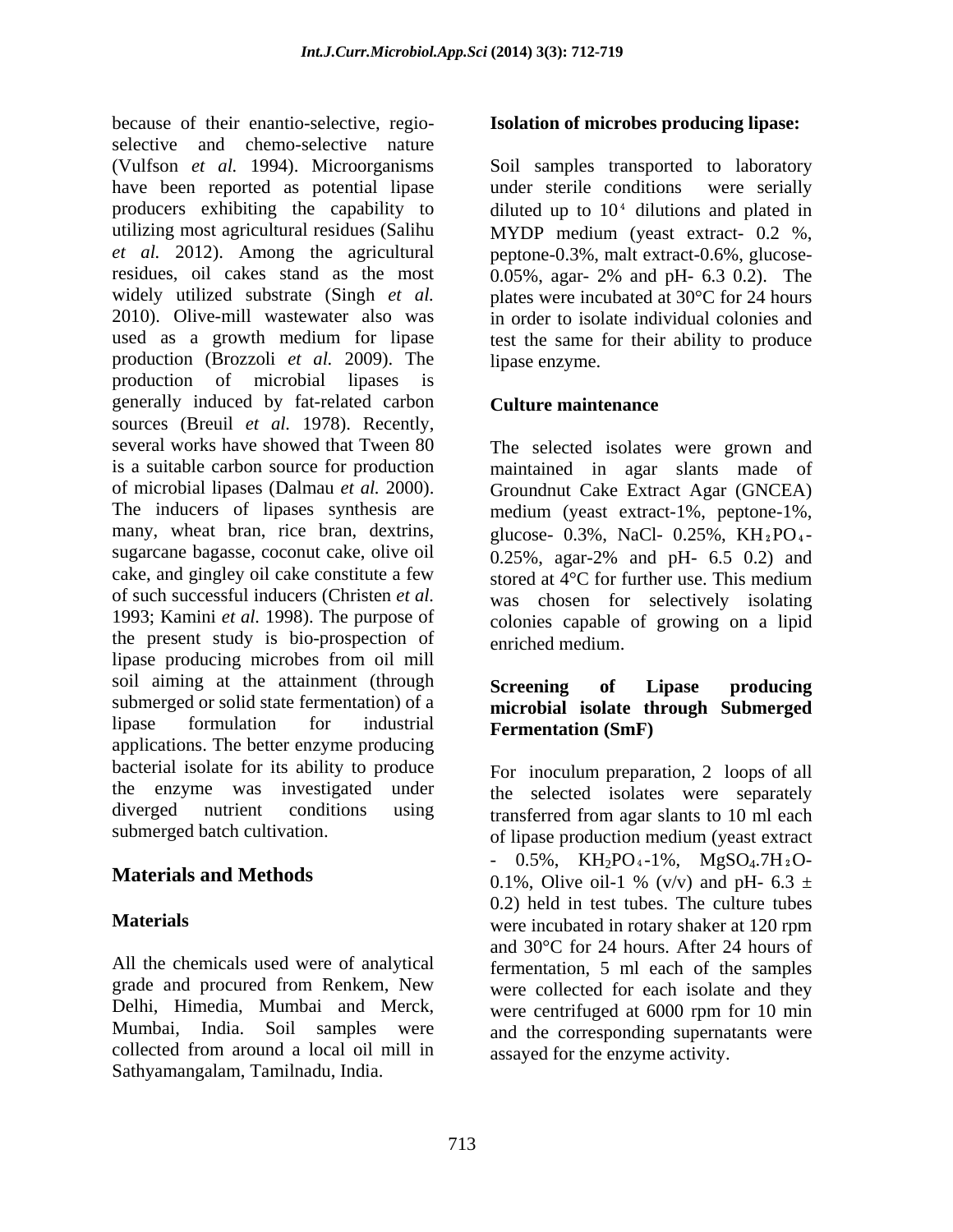A thin smear of the better lipase producing **Results and Discussion** microbial isolate was made on a clean glass slide which was later stained with **Isolation and screening of microbial** safranin as simple stain. The smear after **cultures capable of exhibiting lipase** air drying was observed under the microscope at 100 X withimmersion oil.

and pH-  $6.3 \pm 0.2$ )held in test tubes and the observation. same was incubated on a rotary shaker at 120 rpm and 30°C for 24 hours. **Production of lipase through SmF**

interval, 5 ml each of the samples were

### **Lipase assay Analytical methods**

Lipase activity of cell less broths was Samples collected during fermentation determined by titrimetric method (using were checked for pH of the cell free olive oil as substrate) (Yamada *et al.* brothandthe same was examined by using 1962). One unit of lipase activity is digital pH meter. Biomass was measured defined as the amount of enzyme required as cell growth of different samples and to release 1 µmol of fatty acid at  $37^{\circ}$ C was estimated for 5ml of samples. under standard assay conditions (pH 6.5, Samples werecentrifuged at 6000 rpm for reaction time 20 min).  $10 \text{ minutes } (4^{\circ}C)$ . The supernatant were **Microscopic observation** exercise that the reported as wet weight (g/ml) of cells. discarded and the pellet weight was

### **Results and Discussion**

# **activity**

**Fermentation studies isolating lipase producing cultures in lipid Inoculum** gavel even isolated colonies which were For inoculum preparation, 2 loops of the activity. Screening of these isolates carried selected isolate (SRBIT05) was transferred out using typical lipase production to 10 ml of MYDP broth medium (yeast medium gave one better isolate (6.75 U/ml extract- 0.2 %, peptone- 0.3%, malt of lipase activity) and this isolate was extract- 0.6%, glucose- 0.05%, agar- 2% found to be *Bacillus* sp.*,* by microscopic The oil mill soil samples employed for enriched agar (GNCEA medium) plates tested for their ability to produce lipase observation.

**Production of lipase through SmF** During submerged cultivation of *Bacillus*  The selected isolated culture was containing varying sources of nitrogen, transferred (10% v/v) to 100 ml each of carbon and inducers (table 1), maximum lipase production media (listed in table 1) yield (8.75 U/ml) was observed at 36 and incubated for 96 hours at 30°C & 120 hours in medium C1(Figure 1).The next rpm. After every 24 hours of fermentation highest production was in medium B1(8.5 collected and centrifuged at 6000 rpm for media appeared to have enhanced the 10 min at 4°C and the corresponding production of lipase and this finding is supernatants were assayed for the enzyme corroborating the observations reported activity. earlier (Sugihara *et al*., 1991). Additional *sp.,* in different fermentation media U/ml).The presence of olive oil in both presence of surfactant (tween-60) in the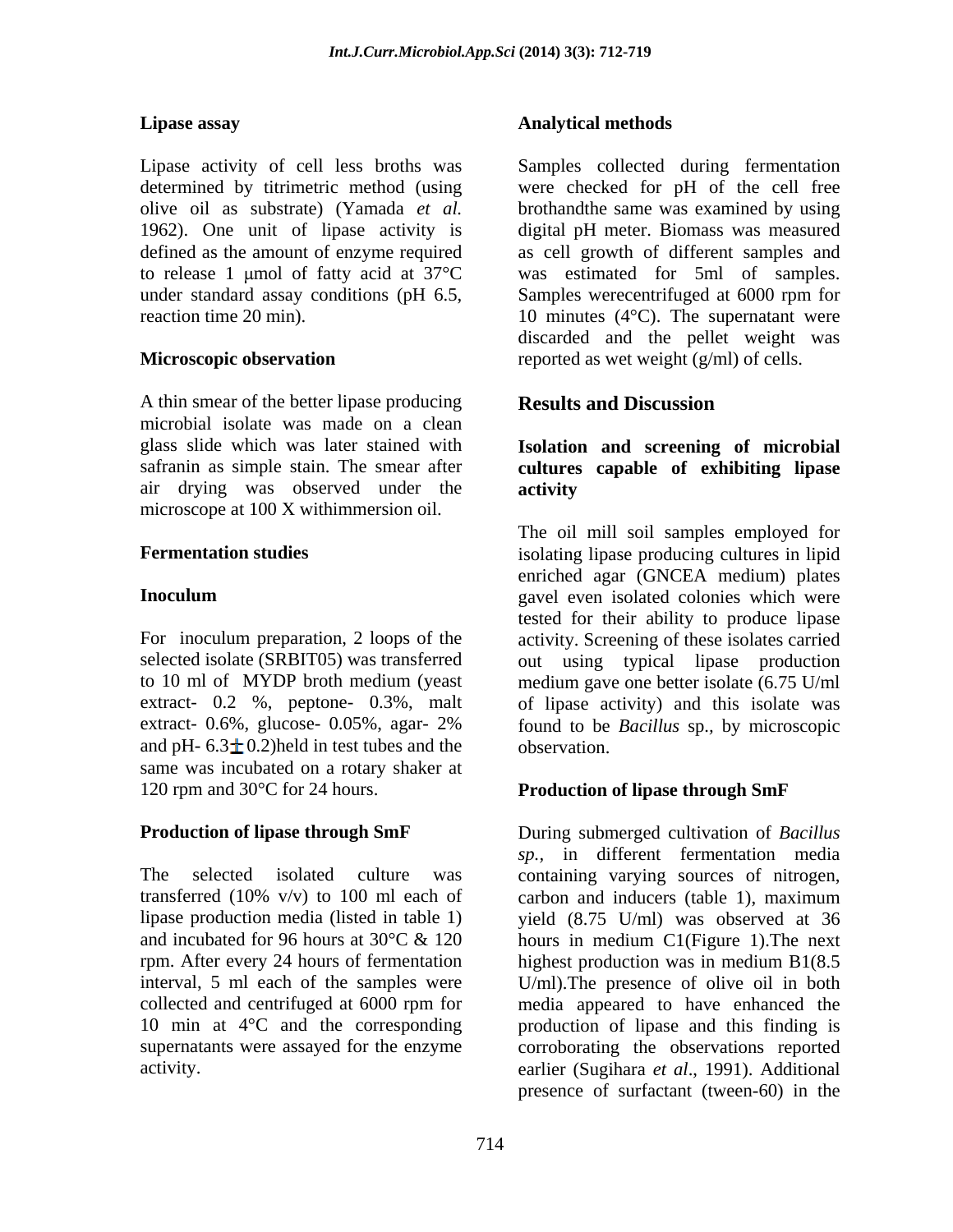medium C1 could have enhanced the inorganic nitrogen source such as inducibility of lipase production by *Bacillus sp.* Little enzyme activity was observed in the absence of olive oil even A decrease in yeast extract concentration after prolonged cultivation (Sugihara *et*  reduced the attainable lipase activity and *al*., 1991). Lipase synthesis in the presence replacement of the same with ammonium of palm oil at a concentration of 2% was found to yield 12-fold high titers than that (Pimentel *et al*., 1994).In our findings the obtained with fructose medium production medium containing coconut (Papaparaskevas *et al*., 1992). High cake filtrate supplemented with other production of lipase was recorded with supplements (Yeast extract, peptone, specific activity of 7395 U/mg protein for glucose, sodium chloride, potassium di alkaline lipase (pH 8.5) produced by *P. fluorescens* S1K WI in a medium which production of lipase. The biomass contained emulsified olive oil as the production, on the contrary was carbon source (Lee *et al*., 1993).There are prominently supported by coconut cake also reports indicating higher lipase filtrate medium (A). Biomass yield of activities when vegetable oils (olive, media without coconut cake filtrate (B1 & soybean, sunflower, sesame, cotton seed, C1) was not on par with the biomass corn, and peanut oil) were used as the obtained in the presence of coconut cake carbon source with maximum lipase filtrate (Figure 2). Whenever the production reported for olive oil heterogeneous substrates were used in the incorporation (Sztajer *et al*., 1993, Essamri production medium (B & C), the lipase *et al*., 1998). activity was not as pronounced as when

activity of 8.75 U/ml through Tween-60

reported by Papaparaskevas *et al*., (1992). Although good growth of *Rho.glutinis*

Several other studies confirm enhanced or coconut cake filter cake alone used as lipase production when oils were used as substrate (A). Olive oil as a sole specific enzyme inducers. Lin *et al*. (1996) substrate gave better lipase value (8.75 produced an alkaline lipase from *P.*  U/ml) than the medium containing *pseudoalcaligenes* F-111 in a medium that contained both olive oil (0.4%) and Triton finding indicated that the single specific X-100 (0.2%). The addition of Triton X- substrate incorporation is a preferred 100 enhanced the alkaline lipase option for better lipase production. Among production by 50-fold compared to using the two specific substrates tested, olive oil olive oil alone. This is in line with our produced better enzyme titers. During the findings where we reported better lipase fermentation process there was slight incorporation in medium C1. during 96 hours (Figure 3). Similar repot Generally, microorganisms provide high 6.5 to 8.8 in 96 hour of production of yields of lipase when organic nitrogen lipase using *P. camembertii*. When the pH sources are used with an exception was higher than 7.5, lipase production was obtained with organic nitrogen sources pH from 6.5 to 4.3 and then increase in the (e.g., yeast extract and tryptone), an pH up to 7.8 in 288 hours of fermentation inorganic nitrogen source such as ammonium phosphate yielded better lipase production (Papaparaskevas *et al*., 1992). sulfate led to diminished lipase production hydrogen phosphate) had not shown better production of lipase. The biomass production, on the contrary was media without coconut cake filtrate (B1 & filtrate (Figure 2). Whenever the olive oil alone used as substrate (B1 & C1) or coconut cake filter cake alone used as heterogeneous substrates (5.5 U/ml). Our increase in the pH from 6.8 to 8.2 detected was indicated were pH was increased from reduced (Tan *et al*. 2004). Brozzoli *et al*. (2009) have reported an initially decline in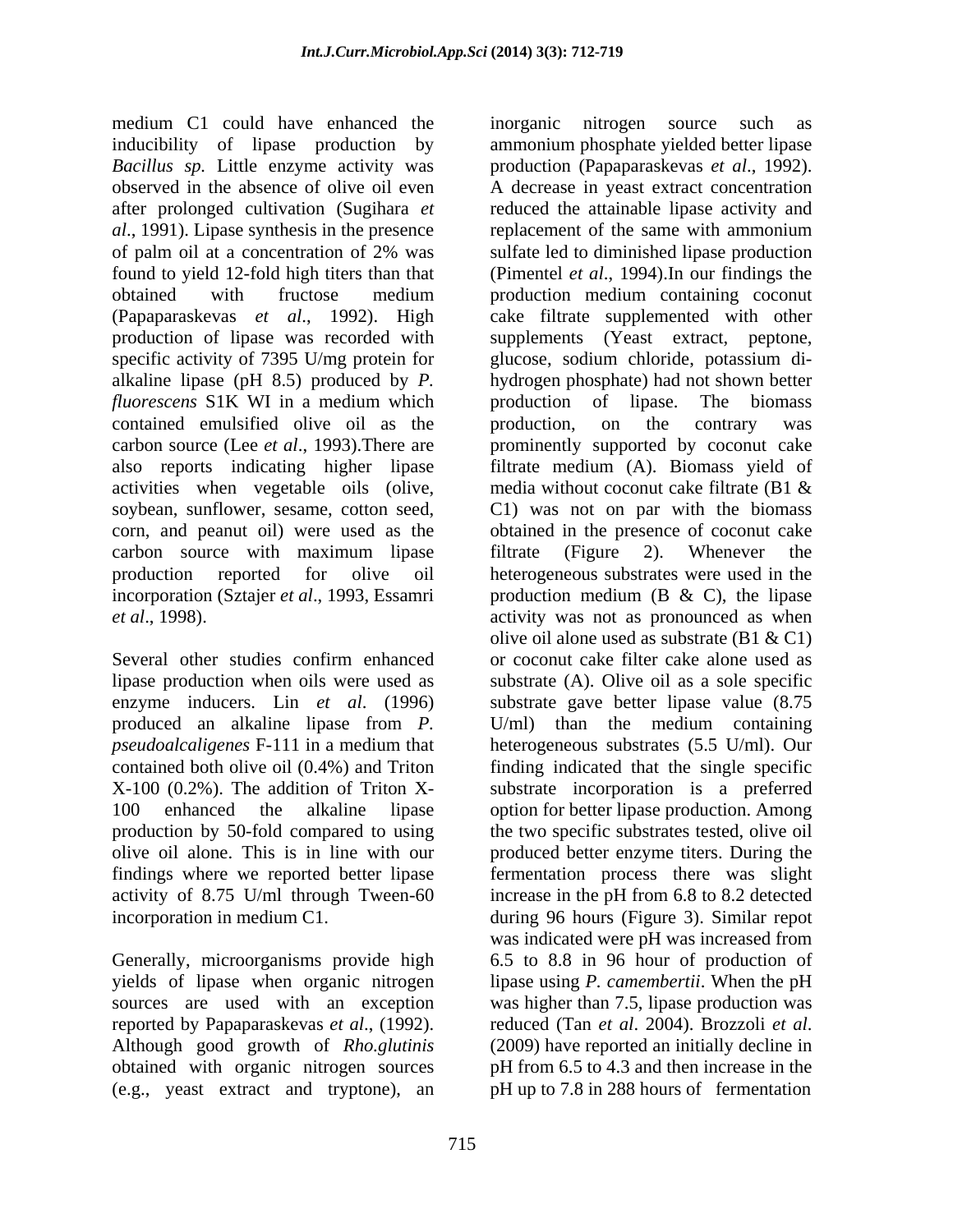|     | <b>S.No</b> Medium designation | <b>Chemicals</b>                     | <b>Quantity used</b> |
|-----|--------------------------------|--------------------------------------|----------------------|
|     | Production medium-A            | yeast extract                        |                      |
|     | (pH -6.8 $\pm$ 0.2)            | peptone                              |                      |
|     |                                | glucose                              | 0.3                  |
|     |                                | <b>NaCl</b>                          | 0.25                 |
|     |                                | $KH_2PO_4$                           | 0.25                 |
|     |                                | coconut cake filtrate                | 10 (v/v)             |
| 2.  | Production medium- <b>B</b>    | yeast extract                        | 0.5                  |
|     | (pH - $6.8 \pm 0.2$ )          | $KH_2PO_4$                           |                      |
|     |                                | MgSO <sub>4</sub> .7H <sub>2</sub> O | 0.1                  |
|     |                                | olive oil                            | 1 (v/v)              |
|     |                                | coconut cake filtrate                | 10 (v/v)             |
| 3.  | Production medium-C            | yeast extract                        | 0.5                  |
|     | (pH - $6.8 \pm 0.2$ )          | $KH_2PO_4$                           |                      |
|     |                                | MgSO <sub>4</sub> .7H <sub>2</sub> O | 0.1                  |
|     |                                | olive oil                            | 1 (v/v)              |
|     |                                | $two$ en-60                          | 0.01(v/v)            |
|     |                                | coconut cake filtrate                | 10 (v/v)             |
| -4. | Production medium-B1           | yeast extract                        | 0.5                  |
|     | $(pH - 6.8 \pm 0.2)$           | $KH_2PO_4$                           |                      |
|     |                                | MgSO <sub>4</sub> .7H <sub>2</sub> O | 0.1                  |
|     |                                | olive oil                            | 1 (v/v)              |
| 5.  | Production medium-C1           | yeast extract                        | 0.5                  |
|     | $(pH - 6.8 \pm 0.2)$           | $KH_2PO_4$                           |                      |
|     |                                | MgSO <sub>4</sub> .7H <sub>2</sub> O | 0.1                  |
|     |                                | olive oil                            | 1 (v/v)              |
|     |                                | tween-60                             | $0.01 \, (v/v)$      |

**Table.1** Different lipase production media



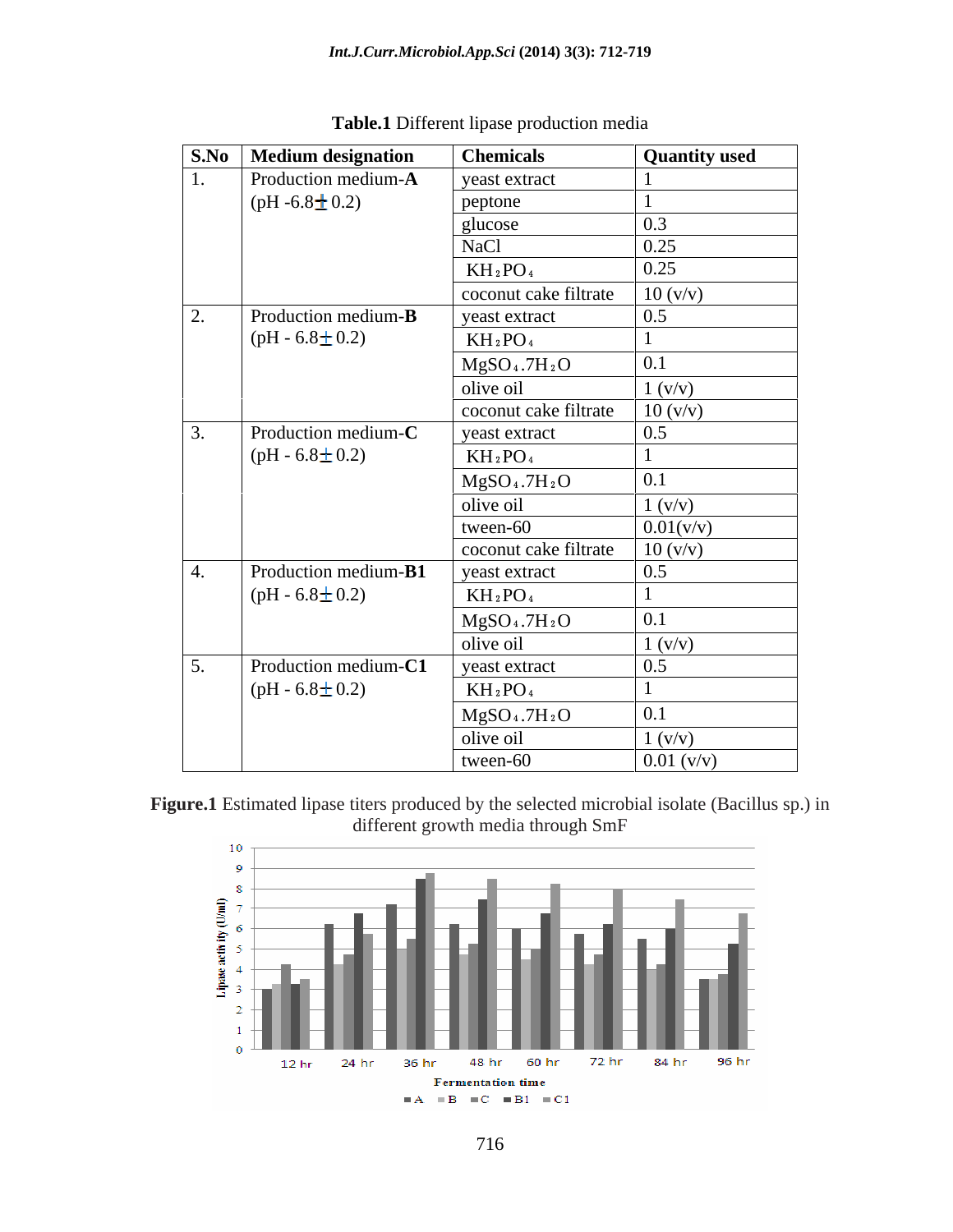



**Figure.3** pH changes detected during lipase production by the selected microbial isolate in different growth media through SmF



containing medium. Substrate is provided for enzyme

specific substrates incorporated separately, surfactants favored better lipse olive oil gave better results. Presence of

for the lipase production by *C. cylindracea* source of lipase producing microbes. The in bench-top reactor using olive-mill short listed and selected isolate of *Bacillus* wastewater as a growth medium. species gave better lipase activity during Contradicting report was indicated by 36 hours of fermentation in submerged Valero *et al*., (1988) describing an initial cultivation. Lipase production appeared to steep decline from 6.1 to 3.2 in an olive oil be induced better when single specific Oil mill soil sample appeared to be good substrate incorporation. Among the two substrate is provided for enzyme production rather than heterogeneous surfactants favored better lipase production. From the findings we also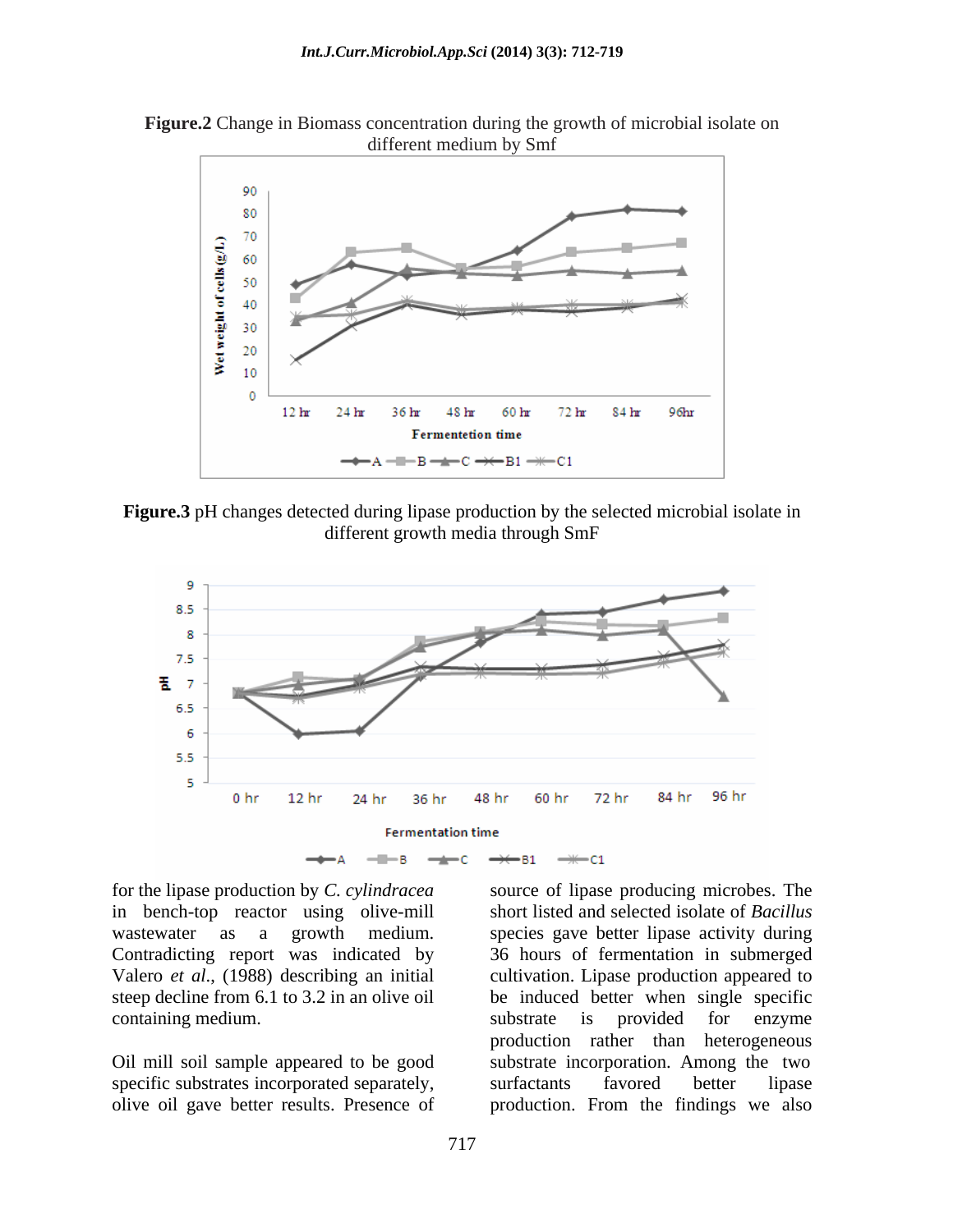concluded that in about 36 hours, carbon sources on lipase production by maximum secretion of lipase occurs in the medium. Technology. 26:657–663.

The authors thank the Management of study on the stability of lipase activity<br>Bannari Amman Institute of Technology in organic solvents. Journal of Bannari Amman Institute of Technology, and in organic solvents.<br>Sathyamangalam for giving them the Biotechnology.60:97–103. Sathyamangalam for giving them the opportunity to perform this study, providing the laboratory facilities and for the constant encouragement for research and characterization of an extracellular<br>work The facilities of RIT-TRI (Joint lipase from the yeast, Cryptococcus work. The facilities of BIT-TBI (Joint venture of DST, New Delhi and BIT,  $\frac{Sp. S}{324}$ Sathyamangalam) used for executing this  $\frac{324}{100}$ .<br>work as an innovation initiative is Kamini, N.R., J.G.S. Mala and R. work as an innovation initiative is Kamini, N.R., J.G.S. Mala and R.<br>acknowledged The financial support for Puvanakrishnan. 1998. Lipase acknowledged. The financial support for technical incubation by MSME, New Delhi for the incubatees of BIT-TBI is acknowledged. oil cake.Process Biochemistry.33:505

- synthesis of monoglycerols.Enzyme Microbial Technology.17:578–86. *coll.* Biochimic<br>uil C. D. B. Shindler, J. S. Siiber, and 1169:156–64.
- Breuil, C., D.B.Shindler, J.S.Sijher and lipase production during bacterial
- Brozzoli, V., S.Crognale, I.Sampedro, F.Federici, A.D'annibale and MICropiology. 02:1093-1095. M.Petruccioli. 2009. Assessment of medium for lipase production by *Candida cylindracea* in bench-top Technology. 100:3395-3402.
- Christen, P., R. Auria, C. Vega, E.<br>Villages and S. Bayab 1993 Growth lipase from *Rhodotorulaglutinis*. Villegas and S. Revah. 1993. Growth hypes and S. Revah. 1993. Growth hypes is the upper version of Candida utilis in solid state Biotechnology Letters. 14:397–402. of *Candida utilis* in solid-state
- andC. Casas. 2000. Effect of different

*Candida rugosa*. Enzyme Microbial Technology. 26:657–663.

- Acknowledgement 1998. Optimization of lipase Essamri, M., D. Valerie andC. Louis. 1998. Optimization of lipase production by *Rhizopusoryzae* and study on the stability of lipase activity in organic solvents. Journal of Biotechnology.60:97–103.
	- Kamini, N.R., T. Fujii, T. Kurosu andH. Iefuji. 2000. Production, purification and characterization of an extracellular lipase from the yeast, *Cryptococcus Sp*. S-2. Process Biochemistry.36:317- 324.
	- Kamini, N.R., J.G.S. Mala andR. Puvanakrishnan. 1998. Lipase production from *Aspergillus niger* by solid-state fermentation using Gingelly 11.
- **References** Lee, Y.P., G.H. Chung andJ.S. Rhee. Bornscheuer, U.T. 1995. Lipase-catalyzed of Pseudomonas fluorescens SIK WI 1993. Purification and characterization of *Pseudomonas fluorescens* SIK WI lipase expressed in *Escherichia coli.*BiochimicaetBiophysicaActa. 1169:156 64.
	- D.J.Kushner.1978. Stimulation of  $\Box$  Eln, S.F., C.M. Chiou, C. i.en and i.C. growth on alkanes. Journal of Bacteriology.133:601 606. Lin, S.F., C.M. Chiou, C. Yeh and Y.C. Tsai. 1996. Purification and partial characterization of an alkaline lipase from *Pseudomonas pseudoalcaligenes* F-111. Applied Environmental Microbiology.62:1093-1095.
	- olive-mill wastewater as a growth<br>medium for linese production by linesses. Journal of Biotechnology Macrae, A.R. andR.C. Hammond. 1985. Present and future applications of lipases. Journal of Biotechnology GeneticEngineering. 3:193-217.
	- reactor. Journal of Bioresource Papaparaskevas, D., P. Christakopoulos, Papaparaskevas, D., P. Christakopoulos, D. Kekos and B.J. Macris. 1992. Optimizing production of extracellular lipase from *Rhodotorulaglutinis*. Biotechnology Letters. 14:397 402.
- fermentation. Biotechnology Pimentel, M.C., N. Krieger, L.C. Coeino, Advances.11:549–57. 1.0. Fontana, E.H. Melo, W. M. Dalmau, E., J.L. Montesinos, M. Lotti Ledingham and J.L. Lima Filho. 1994. Pimentel, M.C., N. Krieger,L.C. Coelho, J.O. Fontana, E.H. Melo, W. M. Ledingham andJ.L. Lima Filho. 1994. Lipase from a Brazilian strain of